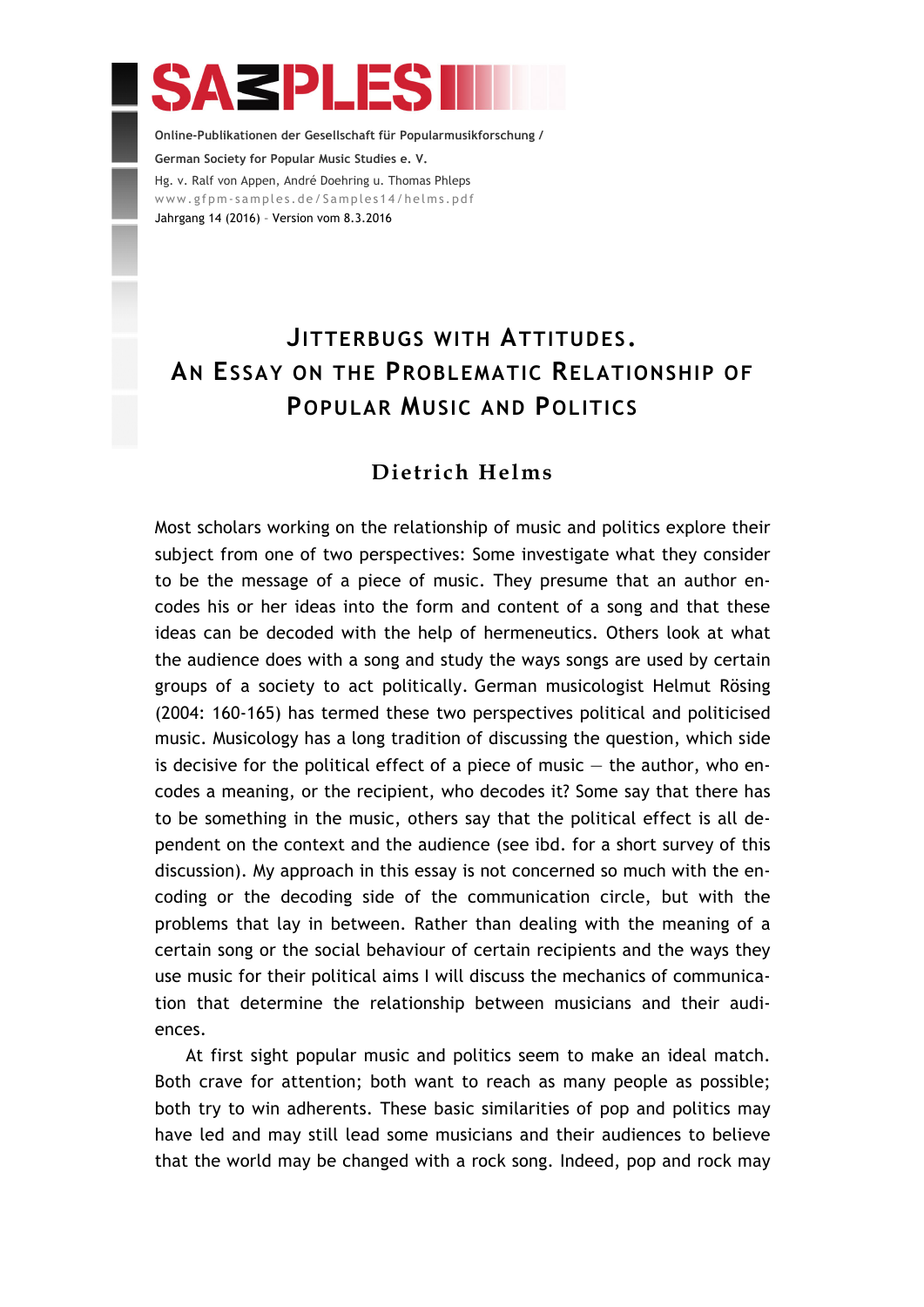do a lot to support politicians or political organisations, but music is definitely not an ideal medium to convey political ideas. In my essay I will present some thoughts about why popular music is problematic as a tool for political propaganda.

## **1. Music as a temporal, non-committal communication system**

I remember very well the moment in my biography when I lost my believe in the power of music. It must have been a painful experience as I can still remember it as if it had happened yesterday. It was some time around 1981 or 1982. I was a moderately active member of the German peace move– ment. We listened to songs of German Liedermacher and international singer/songwriters and wrote political lyrics for our school band. One day the Dutch band Bots gave a concert in the club I considered my home at weekends. By then Bots had had a huge success in Germany with their drinking song for happy protesters »Sieben Tage lang« — the title may be translated as »For seven days«, meaning the time they wished to drink before they would start working for a better society. The lyrics of their songs had been translated into German by many stars of the German leftist cultural scene: Wolf Biermann, Dieter Hildebrandt, Hanns Dieter Hüsch, Hannes Wader, Günter Wallraff und others. The concert was a success and a great party. When I looked around between songs I noticed a large group of schoolmates, who I knew to be members of the German conservative party's youth organisation. They were all singing and dancing just like me. The climax of the concert, I suppose, was the encore: Bots played a rock version of »Die Internationale«, the anthem of the Socialist International. The whole audience was chanting, »Völker hört die Signale, auf zum letzten Gefecht«,  $-$  among them the members of the conservative youth organisation. After all the frustrating experiences of my political work in the streets of my hometown you may imagine my enthusiasm seeing the conservatives joining in with the peace movement. A few days later, however, during a discussion at school, my schoolmates turned out to be as conservative as ever. In the following months Germany as a whole moved to the right, with Helmut Kohl becoming Chancellor and the Pershings and Cruise missiles being deployed in defiance of all our protests. Ever since then I have been sceptical when scholars or journalists praised the manipulative and political powers of music. What I have learned from this is that things you say (or better: sing) in music may be less obligatory than things you say in a spoken conversation.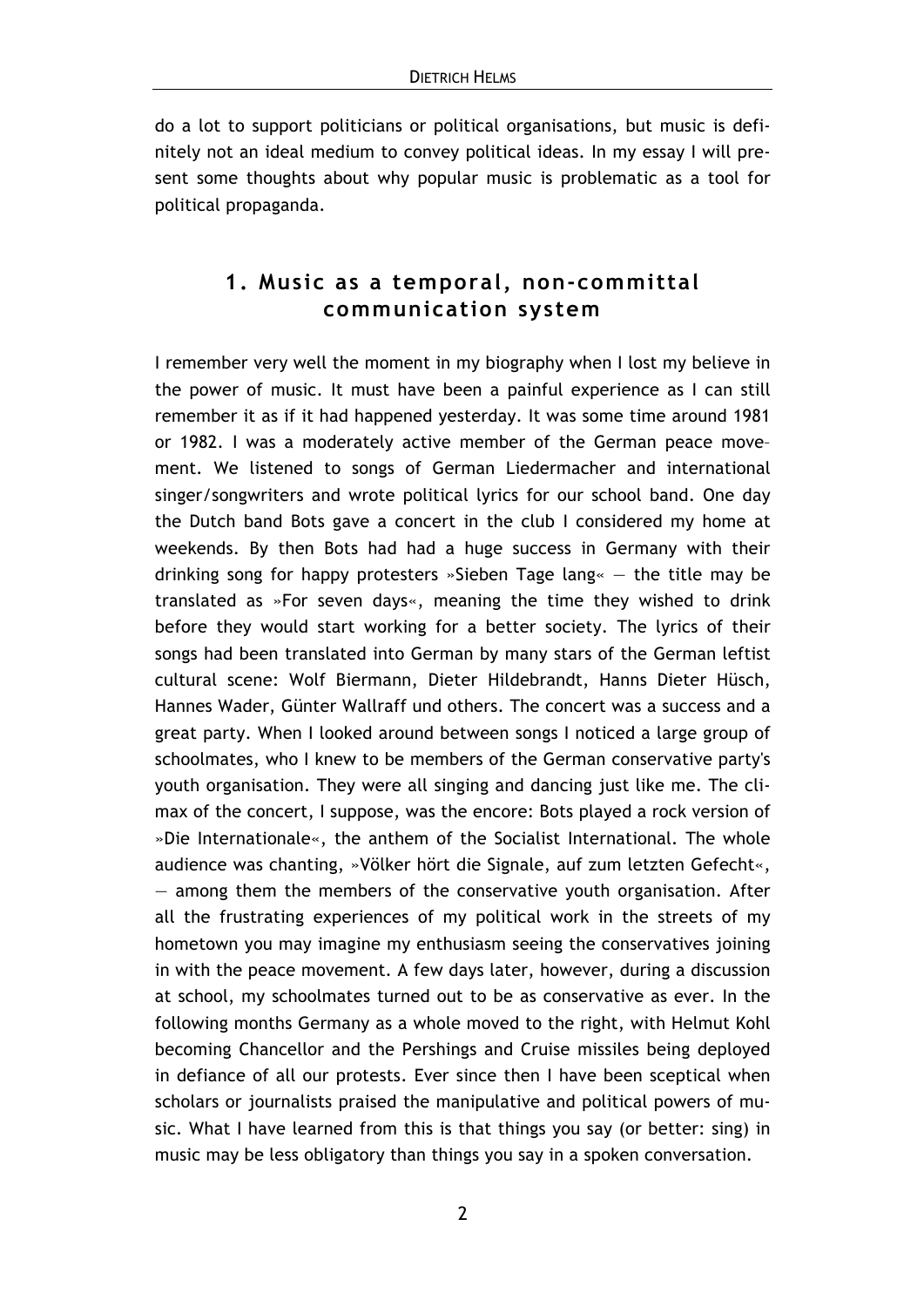We have, I suggest, to draw a very clear line between everyday communication and communication in music. According to sociologists Peter L. Berger and Thomas Luckmann (1991: 35) everyday communication constitutes our highest level of reality, of reality »par excellence«. It is our standard of communication and it is in a way anchored in reality with the help of intersubjectively shared experiences and references to objects that we consider to be truly existent. This state is what we consider to be our normal state, the state we return to after temporal sojourns into other worlds of consciousness and communication like waking up from a dream, from the fascination of an absorbing book or from a game (ibid.: 39f.). For the moment, let me call this phenomenon reality of everyday life. When we change roles, e.g. to become part of a religious congregation or to join a game of soccer, we change into different temporal realities with different rules of communication that Berger and Luckmann describe as enclaves within our reality.

Music as a communication system between musicians and listeners, I suggest, is one of these parallel realities. It is a temporal communication system that has its effects only because we know — consciously or subconsciously  $-$  that it is limited in time. As soon as music is playing and you have decided to become a part of it  $-$  as a listener, a dancer or a musician  $-$  the rules of communication change. You may even do things you wouldn't or shouldn't dare in your master-reality: As a dancer you may come close to a stranger without being accused of molestation. And you may coordinate your movements with her or him in a rather ridiculous or immoral way if seen from the perspective of everyday communication. As a listener in a concert of classical music you may sit and daydream intensively  $-$  without being accused of laziness. As part of a religious congregation music can make you feel closer to heaven. Music opens up parallel worlds but these worlds end when the music is over. Everybody has experienced the magic of a concert, when the lights are turned down and the musicians play the first notes; and everybody knows the sobering effect at its end, when the applause is over, the doors open and everybody queues to get out. A dancer knows that the licence to touch a partner and to be close to him or her ends with the very last beat of the song and that extending the touch a few seconds beyond may give the gesture a very different meaning.

Musical communication is comparable to a game or a kind of fiction, it may feel real  $-$  and it is real, while the music is playing, but it is a reality that is detached from reality of everyday life by a clearly perceptible beginning and the certain knowledge that it will have an end. Everything that is said or done when someone is »inside the music«, as I call it, has to be ac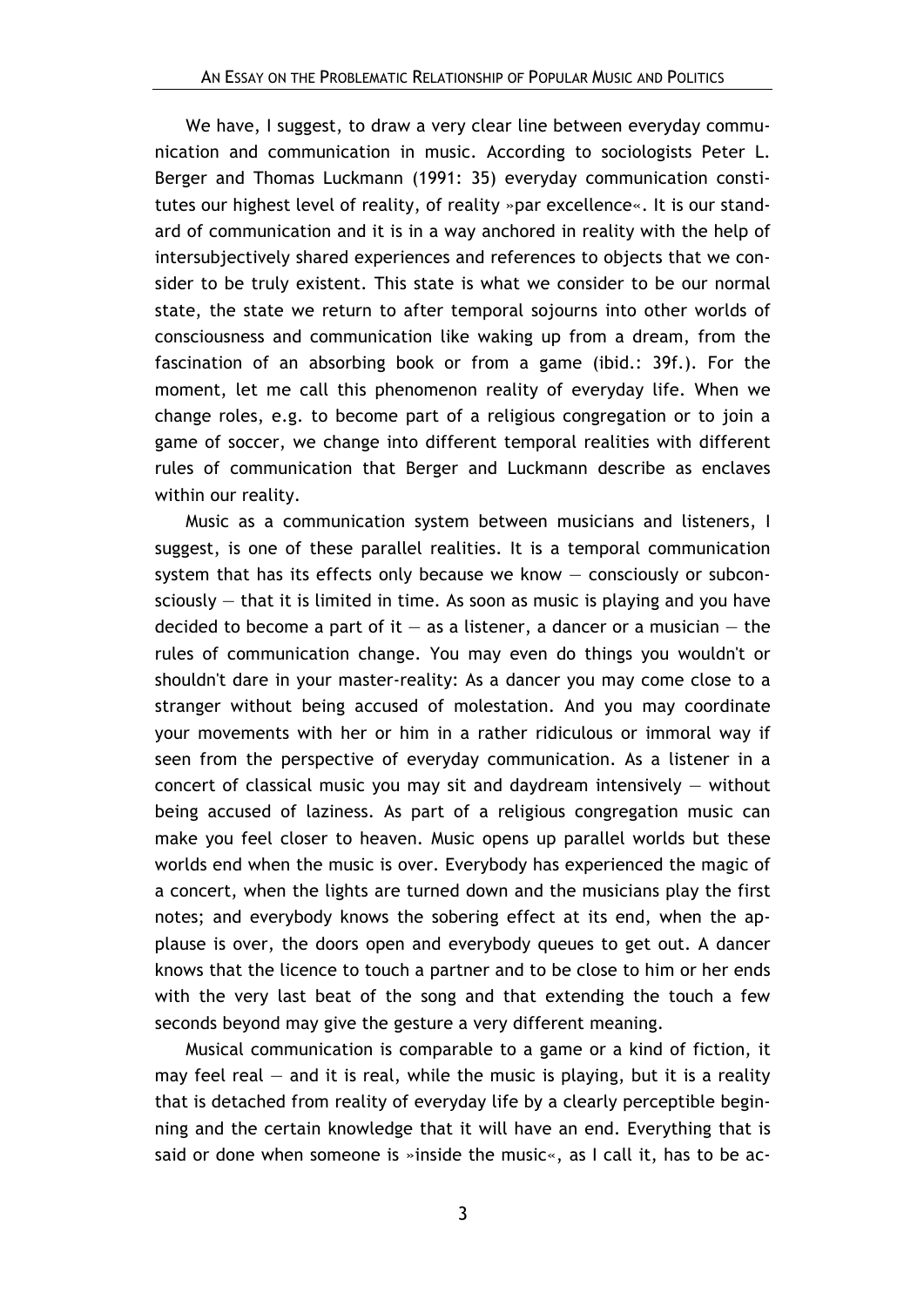cepted with the proviso that it might have no consequences for the master reality. Would you believe someone who looks at you and sings »Love me tender, love me sweet«? Or would you rather believe someone who confesses his or her love in spoken words, without the accompaniment of any music? The proviso of fiction makes musical communication an ideal playground to try a behaviour that won't be possible in your reality of everyday life. You may play the lover, or the gangster, or the socialist  $-$  just for the fun of doing it. And when the music is over, you may become the shy, lawabiding conservative again that you've always been in everyday life (Helms 2012: 391-394).

In his article »On Popular Music« Theodor W. Adorno compares listeners of popular music to the marching masses of the totalitarian systems of his times. »Their response to music«, he writes, »immediately expresses their desire to obey« (Adorno 1941: 40). For him, listeners of popular music are »jitterbugs«, consciously giving up their free will and turning into an unconscious insect to jitter along with millions of others to the manipulating beats of the latest hits. If Adorno were right, popular music would indeed be a great danger for societies whose political systems depend on the idea of their citizens' free will. And at the same time it would be a great tool for totalitarian systems to keep their people in line with the prevailing ideology. However, since 1941 history has shown that popular music is no danger to the political and social dedication of listeners, it neither prevented people from protesting in the late 1960s nor did it induce protests at the climax of the cold war in the mid-1980s. Adorno himself wrote that

»there is an element of fictitiousness in all enthusiasm about popular music. [...] The jitterbug is the actor of his own enthusiasm [...]. He can switch off his enthusiasm as easily and suddenly as he turns it on. He is only under a spell of his own making« (Adorno 1941: 47).

Indeed, music produces temporal worlds of communication that depend on the decision of listeners to join in. But this is exactly the reason why there's no relation of cause and effect between dancing to the beat of a song and acting in line with political propaganda. It's fun to allow yourself to be manipulated by music but you have the right to deny everything you did and said at the end of the song or the concert; or at least you should have the right to deny everything — we will have to come back to music in more obligatory contexts later on.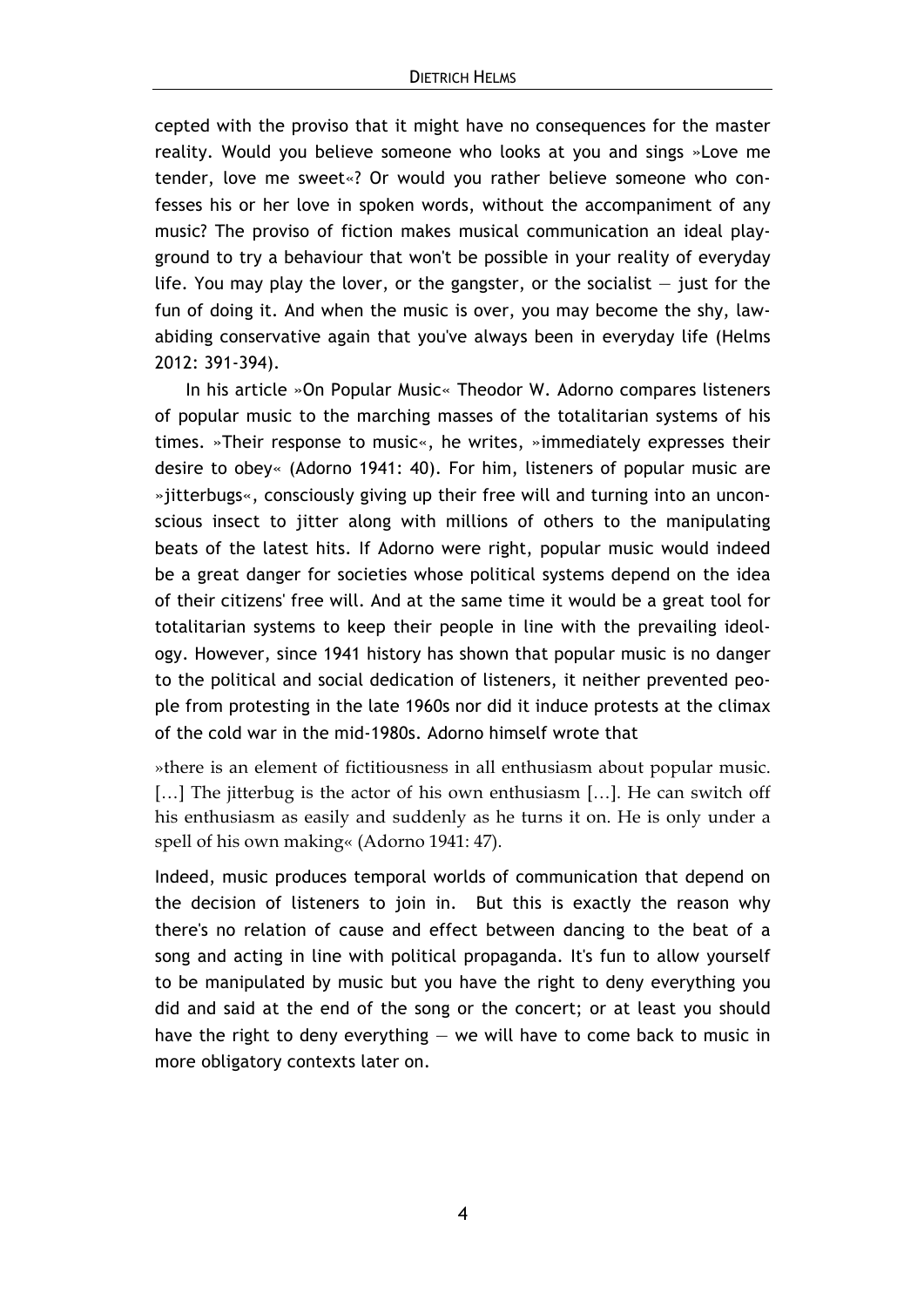## **2. The fluidity of meaning in popular music**

The non-committal character of musical communication is a major problem for musicians who wish to act politically with their songs. They may play their songs a thousand times for enthusiastic audiences and still not change their behaviour. But this is not the only problem musicians face when they try to convey their ideas in order to influence decision-making processes in their societies. If it is the aim of politics not only to condition the members of a society like Pavlov's dogs, but to convince them why it is important to act in a certain way, a political message has to make sure that it transports a meaning that is as unambiguous as possible. Music, however, and popular music in particular, is definitely the least suitable medium to convey a meaning unambiguously and to convince an audience of facts. The communication system of popular music leaves only few chances for musicians to influence the way their songs are interpreted by their audiences (see Helms 2004 for a longer elaboration of this argument). From the late 1960s onwards there have been a number of studies which show that audiences of popular music obviously have very individual ideas of what a song means (see e.g. Denisoff/Levine 1972 and Robinson/Hirsch 1972). These ideas may even include the opposite of what the musicians had intended.

When on September  $11<sup>th</sup>$  2001 planes crashed into the twin towers of the World Trade Centre, into the Pentagon, and on a field somewhere close to Pittsburgh many people in the world considered themselves at a turning point in history. The very strong emotions of fear, helplessness, confusion, and anger also changed the ways they listened to music. On October 2<sup>nd</sup> 2001 a memorial concert for John Lennon was staged at the Radio City Music Hall in New York City. Jon Pareles, music critic of the *New York Times*, reported of the astonishing effect the events of 9/11 had on the perception of the songs that were played this evening:

»Many of Lennon's songs are filled with a sense of private loss that has now taken on a public resonance… The hallucinatory itinerary of ›Lucy in the Sky With Diamonds, sung by Marc Anthony, became a New York travelogue, with all its whimsicality vanished« (Pareles 2001).

At the same time the same song appeared on the infamous »List of Songs with Questionable Lyrics« that is attributed to the management of the then largest radio network company in the world, Clear Channel Communications. The list contained more then 150 songs that were supposed not to be broadcast in the days after the attacks (Phleps 2004: 60-62). Re-reading the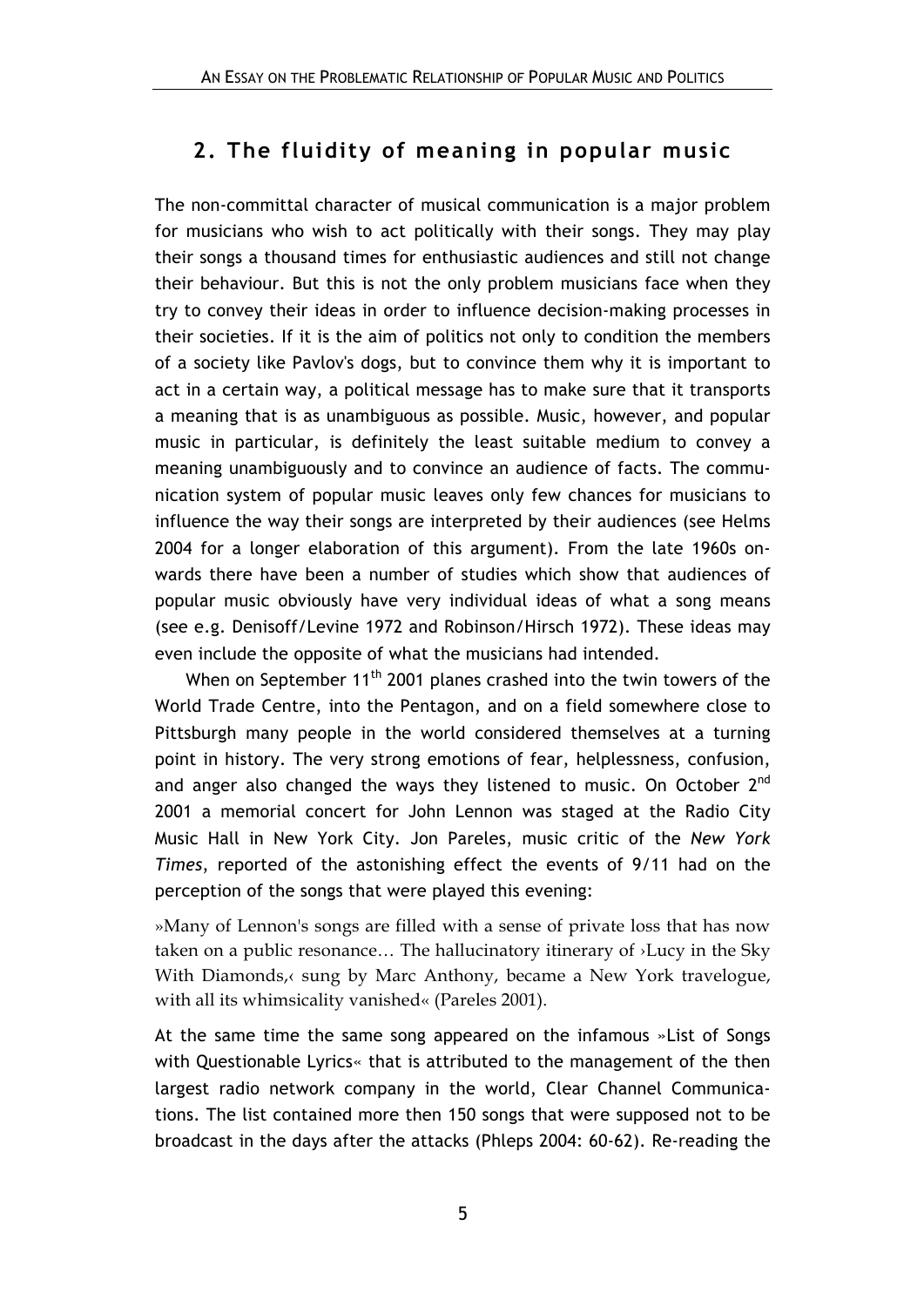lyrics of »Lucy In The Sky With Diamonds« from the distance of quite a few years it is hard to imagine why in the days after 9/11 people at a conservative broadcasting company considered the song to be so dangerous or so offensive that they advised their DJs not to play it. It's true, the song contains a few key words that might be associated with the atmosphere of 9/11: a river, »marmalade skies«, »towering over your head«, a girl that is gone…, but all these associations are rather weak, and: wasn't the song supposed to be the description of an acid trip  $-$  although Lennon never confirmed this interpretation and stated that he had been inspired by a painting of his son Julian and his memories of *Alice in Wonderland* (Kasser 2013)?

Another well-known example for the fluidity of meaning in popular songs is the idea of Ronald Reagan's campaign staff to recruit Bruce Springsteen, whose record »Born In The USA« had come out a few months before in June 1984. The hymnal chorus of the title song had induced them to take it for a patriotic hymn (see Cullen 2005: 6-25 for an analysis of this [mis-] understanding). The history of interpretations of »Born In The USA« has another chapter: On July 19th 1988  $-$  a year before the GDR collapsed  $-$ Springsteen gave a concert in East Berlin on invitation by the FDJ, the youth organisation of the ruling socialist party. GDR media announced him as the working man's voice. Obviously GDR censors had read Springsteen's lyrics carefully and perhaps they had found that songs like »Born In The USA« criticise the effects of a capitalist society. However, when Springsteen played the song on that evening and an estimated 250.000 people in the audience  $-$  all of them born behind the Berlin wall  $-$  enthusiastically sang along, the song gained a meaning that, obviously, no official had foreseen. It became a powerful call for freedom.

Impressed by Springsteen's concert the amateur band Sandow, based in Cottbus in the GDR, wrote the song »Born In The GDR«. The last verse of the song has the lines:

»Wir können bis an unsere Grenzen geh'n Hast du schon mal darüber hinweg geseh'n Ich habe 160.000 Menschen geseh'n Die sangen so schön, die sangen so schön Born in the GDR $\alpha^1$ 

 $\overline{a}$ 

Springsteen's song that had turned into a hymn for the freedom of travel was still sold and broadcast after his concert in the GDR. Sandow's song,

<sup>1</sup> We can push our limits (with a second meaning of: we may go up to our national border) / Have you ever looked across them/it? / I have seen 160.000 people / Singing so nicely, singing so nicely / Born in the GDR [translation by the author].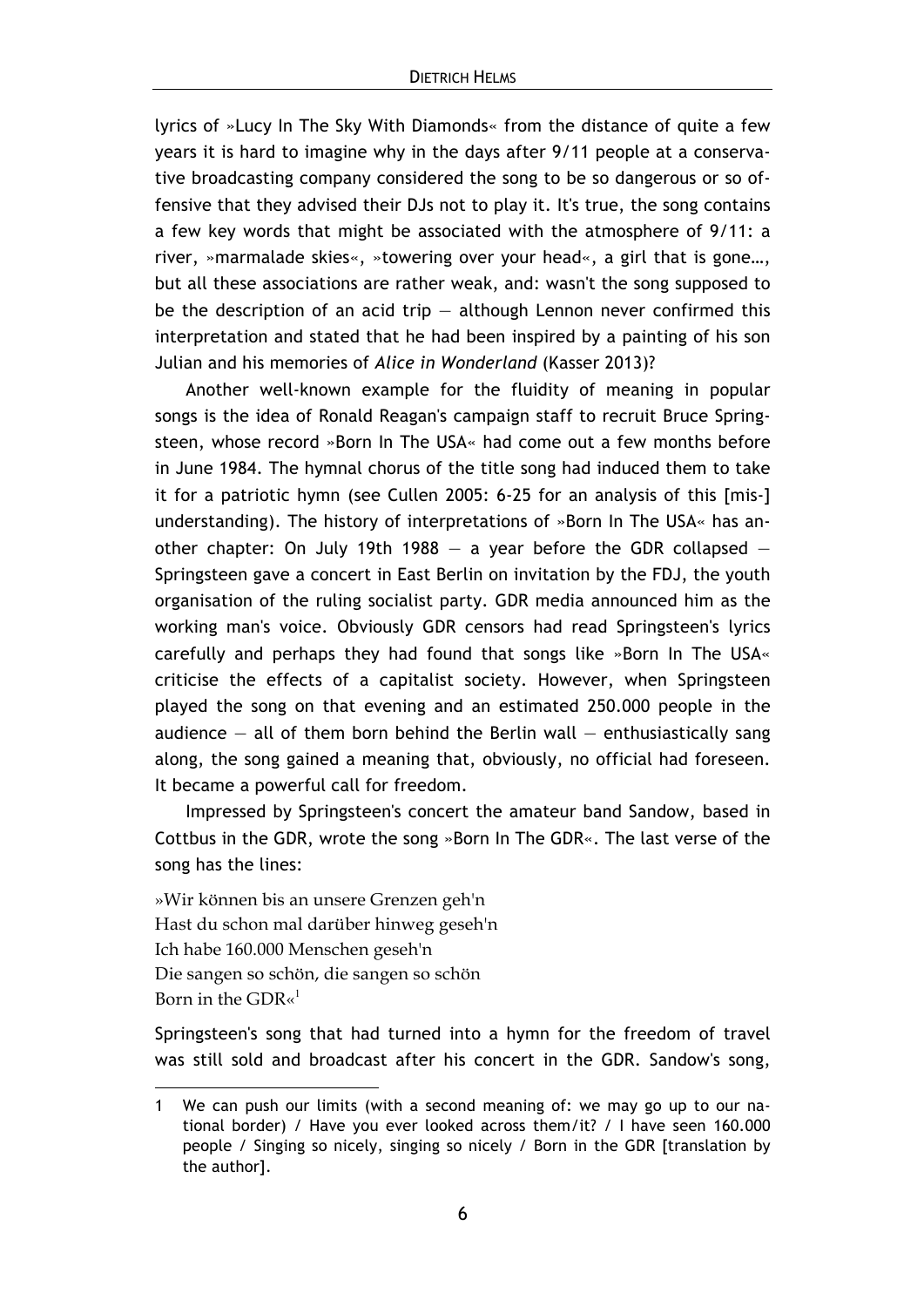however, was censored. It is one of life's ironies — or perhaps rather one of the audience's ironies — that »Born In The GDR« had a similar fate as Springsteen's »Born In The USA«: some perceived it as a patriotic hymn celebrating the GDR (Kraus 2012).

I have quoted only a few examples for changes of a song's meaning that were publicly observable; many more cases might be listed. I am convinced that everyone who cares for music may tell several stories of highly emotional incidents, which radically changed the meaning of a song for her or him. Meaning in popular music is fluid. It may always change when the context of a song changes. Reasons for this neither lie in the musicians' incompetence or unwillingness to write an unambiguous, comprehensible musical message nor in the audiences' inaptitude to understand a  $\cdot$ message $\cdot$ ›right‹. They lie in the structure of communication between musicians and their audiences.

The concept that a communication act should transfer a meaning is based on an idea of communication as language. And indeed language is the one medium developed by mankind to make communication as versatile, unambiguous, and precise as possible. Language has developed semantics because of its dialogic structure: language works on the principles of question and answer, thesis and anti-thesis, order and action, statement and reaction. Speakers take opposing roles: someone (let's call her Ego) says something and the other one (we may name him Alter) answers. Alter's answer shows Ego whether he has understood her message right. If Ego notices that Alter's behaviour in answering to her communication deviates from what she has expected, she may interrupt the conversation and explain in more detail what she had actually meant to say. The same is true for Alter, who constantly checks Ego's behaviour to make sure that his communication is understood correctly. The reciprocal dialogic structure of language in a face-to-face situation allows us to control understanding down to the minutest morpheme and has helped to develop a system of symbols which refer to things even without requiring their presence or to ideas and actions even without acting them out. Language refers and therefore produces meaning.

Musical communication works differently: ego plays a song for Alter. Again we have a face-to-face situation but the only correct answer for Alter now is to demonstrate his attention: in standing still, facing Ego and keeping quiet until the end of the piece, in singing along or in moving to the rhythm. The musician Ego has no chance to observe whether the listener Alter understands a single phrase of the song she plays right or wrong (and what does right or wrong mean in communication between a musician and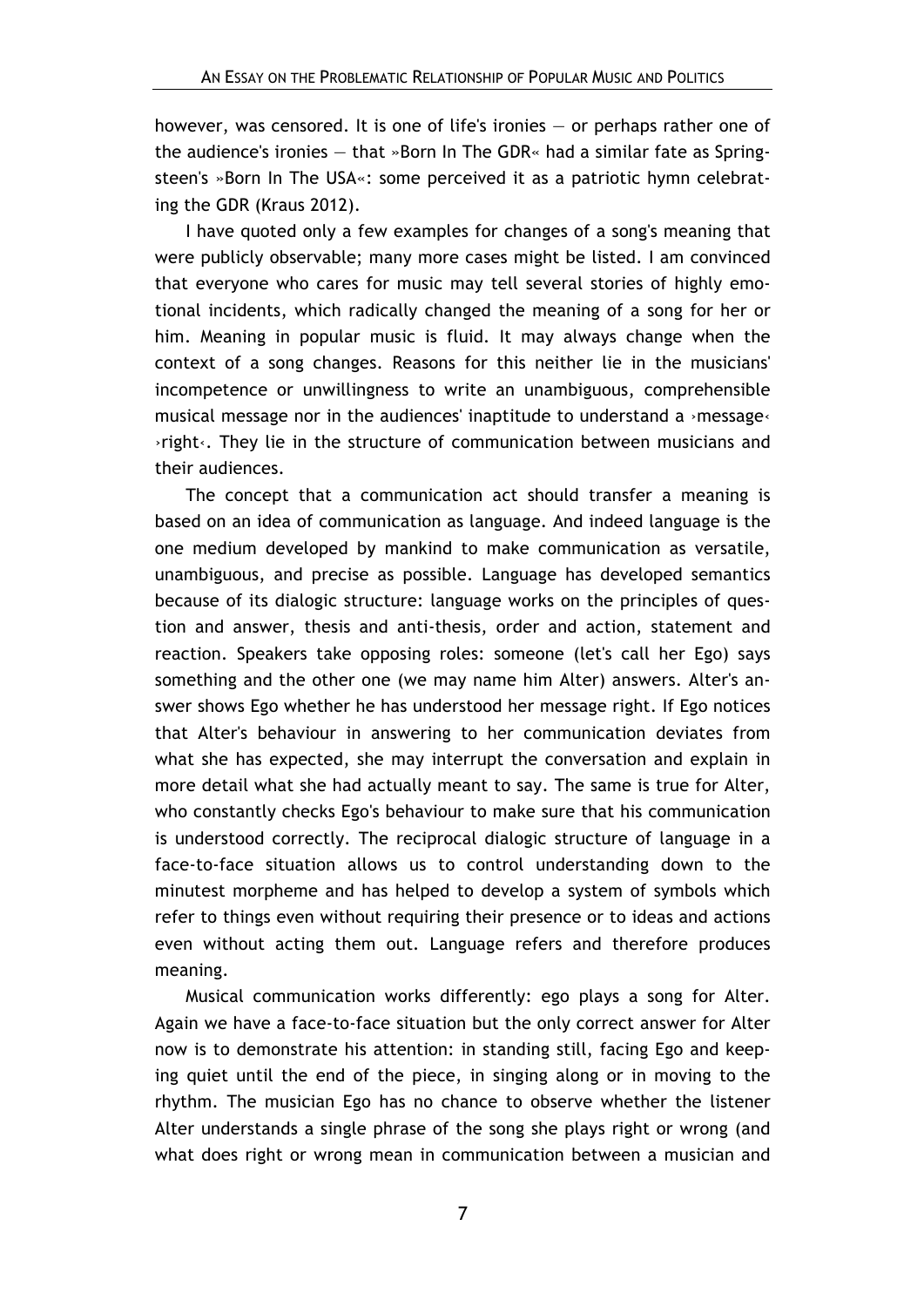her audience anyway?). All Ego can see is whether Alter pays attention or whether he is absent-minded. Should Ego feel that Alter concentrates on what she does and should Alter feel addressed or touched by Ego's playing, both of them may have a strong feeling of unity and togetherness which may be enhanced if both dance to the same rhythm and sing along to the same melody. Ego and Alter — and all the Alters in the audience and all the Egos on stage  $-$  do the same at the same time. It's true that musicians play different parts, but these parts are usually not meant to give answers to the others. They are made to merge to become a single whole. The same is true with musicians and their audiences. They play different roles, but these roles are not antagonistic. The aim of a successful concert is to produce the feeling that everyone in the audience and on stage have become one. Music as a communication system remains intact as long as this feeling of togetherness, of unity, persists. The system breaks apart as soon as someone openly shows that he or she is no longer part of the system (playing wrong notes as a musician or starting to talk with a neighbour as a member of the audience).

Usually, communication is necessary when two or more people know or realise different things, have different views, different aims, and have to inform each other to coordinate. If two communicate the same thing at the same time, however, no communication is necessary and usually this would be the moment when communication ends. Music, I suppose, is the only communication system that has the capacity to run on even if everyone wants the same and does the same. $^2$  In line with Niklas Luhmann's systems theory music may be described as a medium that helps to solve the problem of consensual (»gleichsinnig«) communication (Helms 2012: 392). If communication in language works according to a dialogic principle, communication in music may be described as homologic.<sup>3</sup>

The only system of signs that is imperative for the functioning of communication between musicians and their listeners is signs that confirm togetherness. Musicians among themselves, musicians and listeners, and listeners (or dancers) among themselves constantly send out and observe signs of togetherness. A piece of music may end abruptly if the musicians in the band notice that they don't play together any longer; a concert may end un-

 $\overline{a}$ 

<sup>2</sup> In a way small talk functions similar to music: It is communication for the sake of sociability (Jacobson 1960: 357). However, small talk does not produce such a strong feeling of togetherness as music does.

<sup>3</sup> My use of the term »homologic« should not be confused with the idea of a »homology« between the structure of a piece of music and the society it was produced in as discussed in ethnomusicology, see e.g. Middleton 1990: 9-10 and 146-154.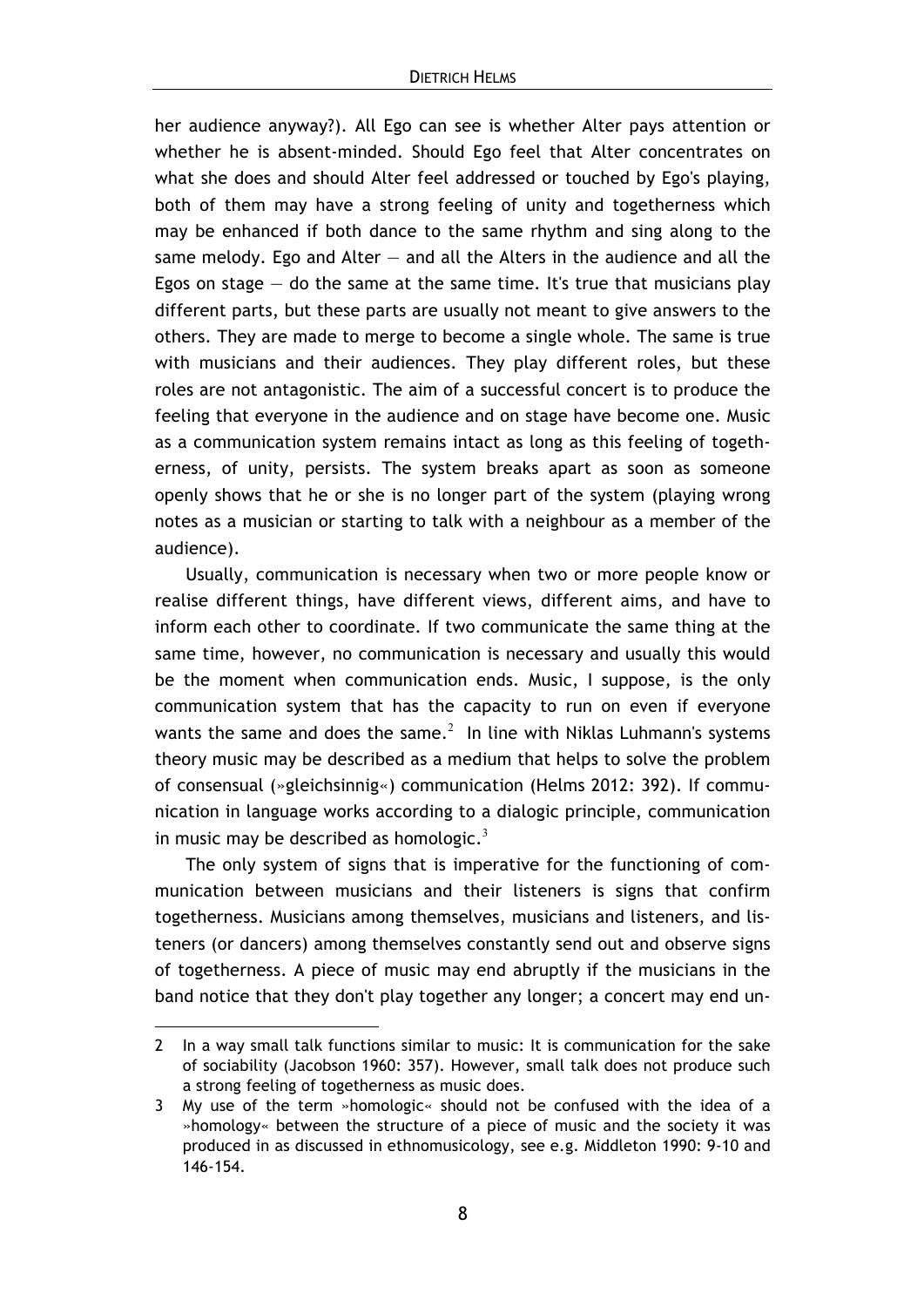timely if nobody pays attention to the musicians or everybody runs out of the hall banging doors; a DJ may give up if nobody dances to her or his music, a concertgoer might stop cheering and applauding if she or he notices that nobody else in the audience does. No concert, however, is endangered if the audience misunderstands the message of a song. How should a musician notice anyway? Bob Marley would have been highly irritated, I presume, if his audience had walked out of the arena and started a revolution right after the first chorus of »Get Up, Stand Up«. They would have demonstrated that they are no longer a unity with the musician and from the perspective of the musicians would have signalled their disagreement. When the concert is over, however, and everybody is back in his or her everyday contexts, the musician no longer has any chance to observe a listener's actions nor to correct him, if he or she has understood the song different from the musician's intention. If members of the audience started a revolution a week later, how would the musician know that his song was the cause? Considering these circumstances it is highly unlikely that a communication system will develop an intersubjectively valid, unambiguous code to transfer meaning comparable to language. $4$ 

I am not suggesting that music doesn't mean anything. All I wish to make clear is that the transfer of »meaning« in music is highly problematic, as musicians and listeners have hardly any chance to control and to coordinate the way they understand a certain symbol. This, however, is not a problem for the communication system as the feeling of unity during a successful concert can be so strong that both sides, musicians and listeners, are convinced that the others think and feel exactly the same — without having nor needing any proof.<sup>5</sup> And this is what makes music so wonderful: we can dive deeply into a dream world of our own imagination, be completely with ourselves and still have the feeling of being closely together with someone else: with the musician who asks to love him tender and/or with everybody else in the audience. This is why music has such a strong group building effect. But it produces togetherness for togetherness' sake and: the effect lasts only for the duration of the music.

 $\overline{a}$ 

<sup>4</sup> Of course a listener may talk to the musician after a concert or write letters and ask her what she had tried to express. But in the age of musical mass communication these face-to-face situations are so rare compared to the many one-to-a-million mass mediated communication situations that they definitely won't be enough to induce the evolution of an unambiguous semantics of music. Already in the Baroque era with printed sheet music as the sole mass medium the idea to establish at least a rudimentary semantics by introducing a rhetoric of music failed.

<sup>5</sup> This is what makes music a medium comparable to love — with one difference: music has a time limit (Helms 2012: 392-394).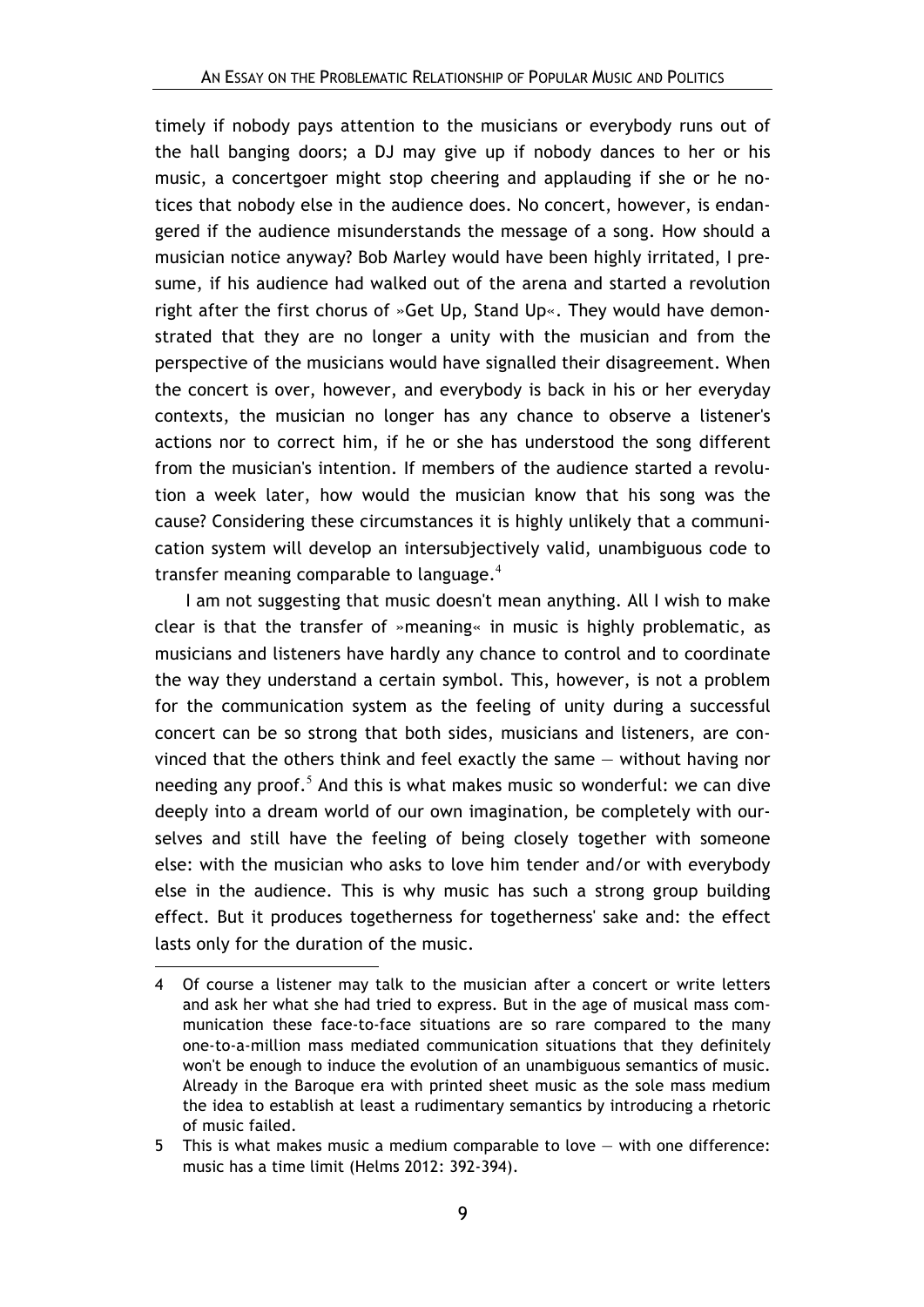A further reason for the fluidity of meaning in popular music is the fact that signs in music function rather connotatively then denotatively (cf. Tagg 2013: 164-166). Music has developed only very few signs with an intersubjectively acknowledged meaning, and even these are dependent on the context to be understood correctly. If a piece of music (and especially of popular music) gains a symbolic value it is usually the song as a whole that refers and not single parts of it that produce a meaning like the words in a poem. The song is perceived in a certain local and social context, in a certain state of mind, and if it makes an impression it is for some time associated with this context and the mood the listener was in. If a song is not regularly and exclusively used in the same context (like e.g. a national anthem) but in different contexts a single, unambiguous meaning (the things it refers to or is associated with) is unlikely to consolidate. Any new experience may change it as we have seen in our example of »Lucy In The Sky With Diamonds«.

Another fact that has prevented music from developing semantics: musical communication is not answered by music like language is answered by language. $6$  When responding to musical information as a listener you have to choose another medium, either language or gestures (like e.g. applause). Every switch from one medium to another, every translation, however, increases ambiguity. We find it hard to talk about our experiences of listening to music as we feel that the essence gets lost in translation (cf. Berger/ Luckmann 1991: 40). And even more: pondering about what a song might mean distracts us from listening. We leave the communication circle between listener and musician that is dependent on attention, switch over to meta-communication in language (i.e. communicating about communication) and return to our »master reality« giving up being »in the music«. We can talk about the meaning of a song only from the position of an external observer who is not (or no longer) part of the communication between musician and listener. A song may make perfect sense when we listen to it, when we are »inside the music«. As soon as we are outside and we start to think or to talk about it with the help of language, however, the problems begin.

 $\overline{a}$ 

<sup>6</sup> The only situations I can think of when music is answered by music are antiphonal or responsorial passages — in popular music we speak of call-and-response passages. However, when e.g. in jazz two soloists »answer« each other, they do not coordinate an action outside the music, like we do in language. You can not say, »Get up and close the window, please« with a trumpet solo. Again all the two soloists of my example can coordinate is the feeling of being together but not a knowledge of what the other one means.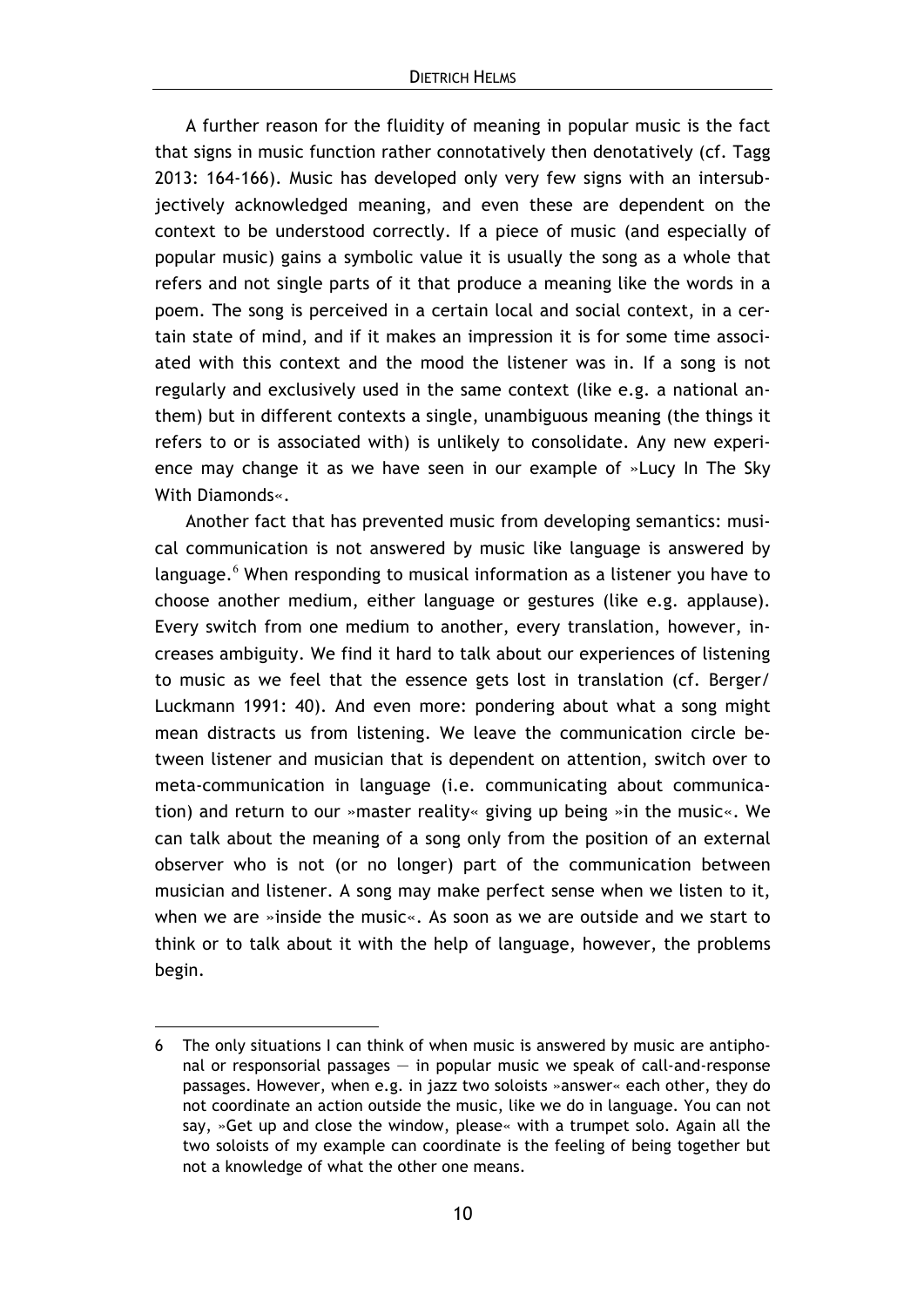Authorities may have an effect on the consolidation of meaning. In analysing TV-news formats Stuart Hall constructs »dominant-hegemonic positions« on the encoding side of communication that help to enforce dominant codes that ensure a certain message to be encoded the way the decoding side had intended to (Hall 1980: 116). In music, and particular in popular music, authorities only have a rather weak influence. We have already discussed the weak position of the encoding side (i.e. the musicians) in the communication circle; but even on the decoding side there are few authorities who might help to define the meaning of a piece of music  $$ at least in today's Western democratic societies. Who cares about musicology and music theory when dancing to a pop song? Maybe some listeners acknowledge the authority of their favourite music journalists to tell them what they should listen to, but who would grant a journalist the authority to tell him what a song is supposed to mean to him? And although I know that Eric Clapton wrote »Tears In Heaven« after the death of his son, for me this »publicly acknowledged« reference plays a role only when I talk about the song in my role as a musicologist; as a private, individual listener the song means something completely different to me. It is my belief that popular music's importance for the individual lies not so much in its unambiguous, generally acknowledged and therefore perhaps »objective« meaning but in its function as an individual symbol for individual experiences marking off points in the biography of an individual or a small group of individuals. Popular music as we know it can do without objective meaning but not without individual appropriation.

To sum up: the communication system between musicians and listeners is dependent only on one type of signs as answer to the communication act by a musician: signs that signal mutual attention and togetherness; all other types are possible, but secondary. In consequence, a musician's foremost task in the communication circle is not to convey meaning but to keep up audiences' attention. Roman Jacobson calls this function of communication »phatic« (Jakobson 1960: 357; Helms 2015: 83-89). Unlike a communication act using language, in music the communication circle will not be disturbed if the audience understands the meaning of a song contrary to the way the musicians want it to  $-$  as long as they signal that they are still inside the music.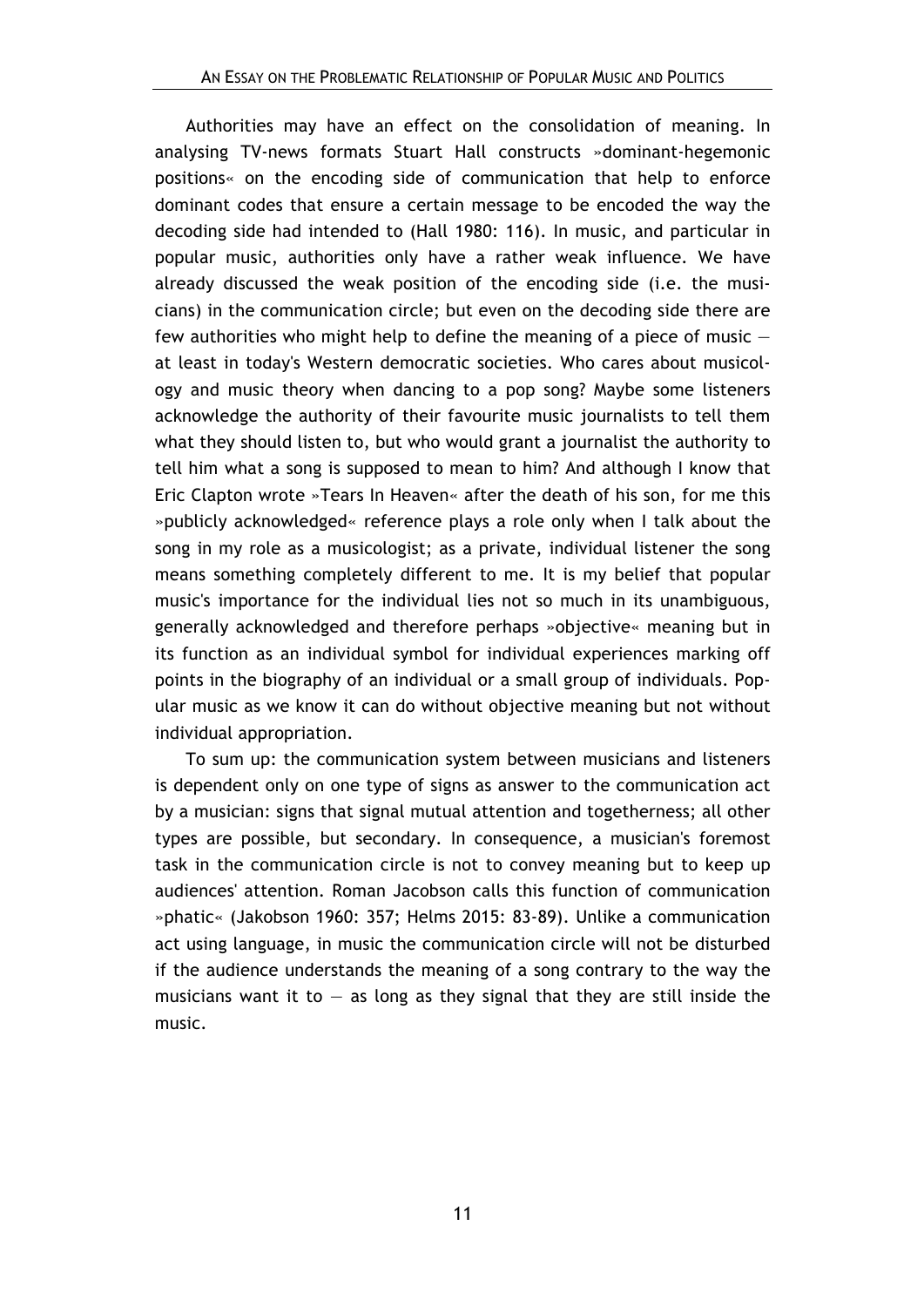## **3. Appropriation and commitment**

In his book *Performing Rites* Simon Frith writes about popular music: »The question is not what does it mean but what can I do with it« (Frith 1998: 13). If you wish to use a song as a means to create a feeling of togetherness it is not important that you understand it »right«, i.e. the way the musicians want you to understand it. It is important that the members of your group understand and use it the same way as you do: as a symbol for your group. This is why Ronald Reagan's team was right to consider »Born In The USA« as a hymn for their campaign. They acted on the assumption that everyone they wanted to reach understood the song as patriotic. A hit is a song that many people can do something with  $-$  whatever that may be. It doesn't imply that everybody who has bought the song buys into what the musicians consider to be its meaning.

It is my conviction that the ambiguousness of popular music, the fact that a song may have as many uses as it has listeners, is one of the central reasons why the evolution of our culture has brought forth this form of communication. Because popular music is ambiguous it allows and invites processes of appropriation. The fact that neither musicians nor any institutions have much authority to tell a listener what to make with a song supports its usability for various processes of identity and group building.

However, in order to become a tool for identity or group building a song needs more than passive perception: it needs an active process of appropriation. A listener has to make a song his own. If he wants to use it as a means of individuation, he has to inform others: »This is my song and this is what I do with it«. Popular music has to be played loudly and in presence of others. Individuation and group building only work if others know that you consider a certain song your own. The only quality needed for a song to become such a symbol is its power to differentiate. This power may be found in the song, in its provoking lyrics, sound, or performance, or in the simple fact that it is already associated with a certain social group.

It is consensual among scholars writing about the manipulative effects of music that music is used for propaganda and manipulation of behaviour because of its group building function (cf. e.g. Brown 2006: 4-5). However, the relationship between music bringing people together and propaganda bringing people together behind a certain political idea is no simple cause and effect relation. As we have seen, groups that are built by music are of a different kind than political factions or political parties. They are temporal, non-committal, of another sphere of reality, and need no reasons except for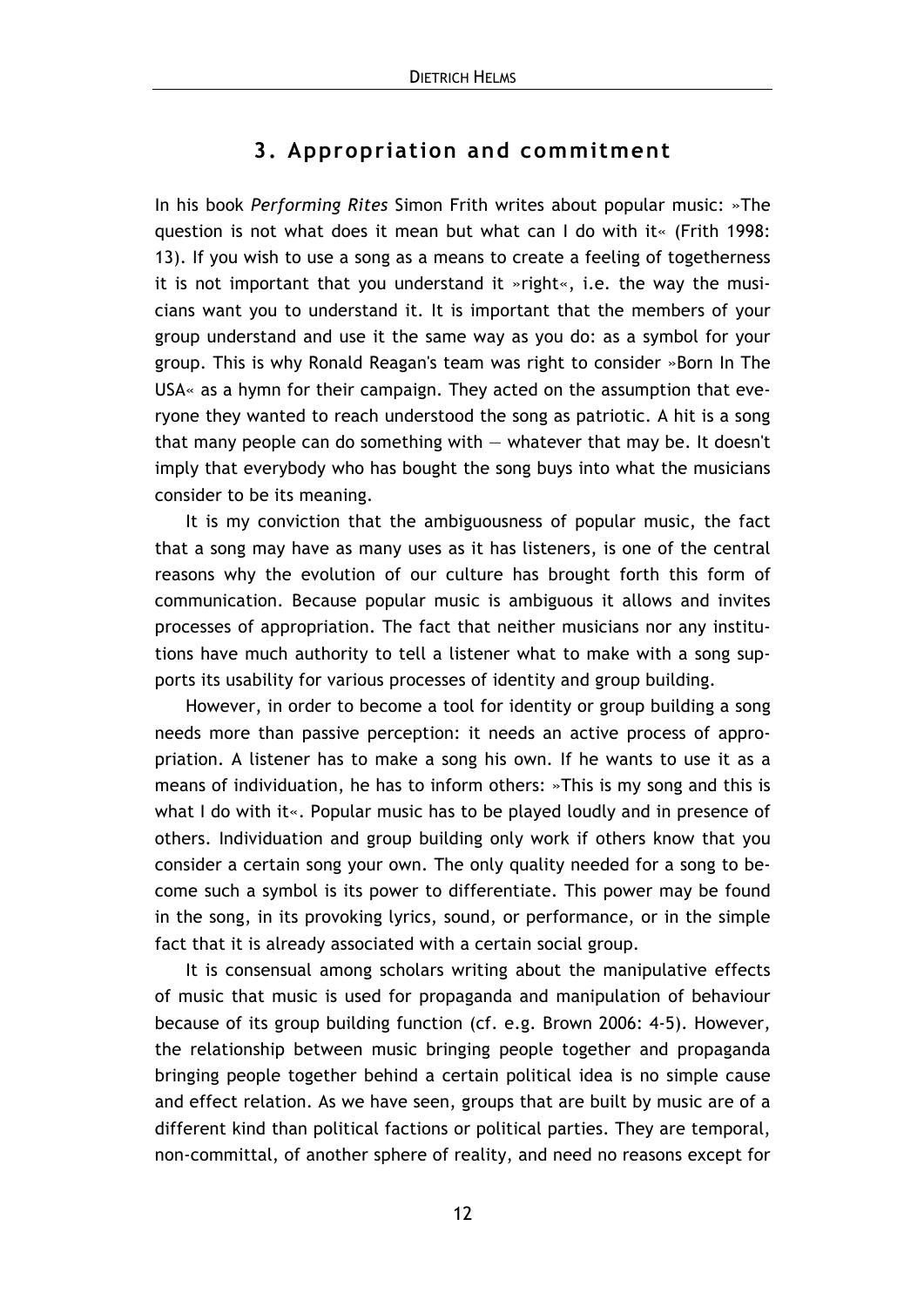the pleasure of being together. Groups formed by music can bring together highly individual people without questioning their individuality  $-$  for the duration of a song. This is definitely not what propaganda — that wants true and permanent commitment to a certain cause in everyday reality  $-$  aims at.

I am not denying that music may be used effectively for propaganda but it is not music as such that convinces people. Examples for an effective use of music in propaganda are usually taken from authoritarian social contexts with a highly exclusive power of defining wielded by few and structures that reduce the plurality of opinion. Strong hierarchical social systems like totalitarian forms of government but also smaller social groups with a strong leader authority and censorship may reduce the meaning of a song so much that it becomes an unambiguous symbol with a clearly defined reference.

It is, however, not the song but the context that convinces a listener of a certain attitude. Listening to fascist rock songs doesn't make a listener a fascist but listening to music on a fascist rally may. It is the fact that a listener joins the music publicly to demonstrate a difference; it is the fact that people with a different attitude can see and hear him singing a song or listening to a piece of music, which they consider to be a symbol for this attitude, that in certain circumstances commits him to this attitude. It is the quality of the context in which a song is played that makes it politically committing and unambiguous. The socialist »Internationale« sung in the dimly lit auditorium of a rock concert in a democratic state definitely is much less committing than the same song sung during an illegal party rally on a market place in a state with a right wing dictatorship.

At the very end of »On Popular Music« Adorno explains that the unconscious state of consuming popular music needs a conscious decision to start. The act of giving up one's free will to become a jitterbug, he explains, is an act of free will (Adorno 1941: 46-48). I do not agree with Adorno's appraisal of the perception of popular music, but I agree that the moment that makes a song political is not the time you listen, sing or dance to it, but the second you decide consciously to join in and to become part of the music. The decision to join the wonderful temporal parallel reality of music is made in full consciousness of what I have called reality of everyday life. With your decision to join in, you know that in a particular social context you commit yourself to a certain attitude. The political significance of a popular song therefore is produced before the communication between musicians and listeners begins, before the listener becomes part of the music. This is the reason why music reaches only those who want to be reached, convinces only those who are already convinced. You have to decide before you be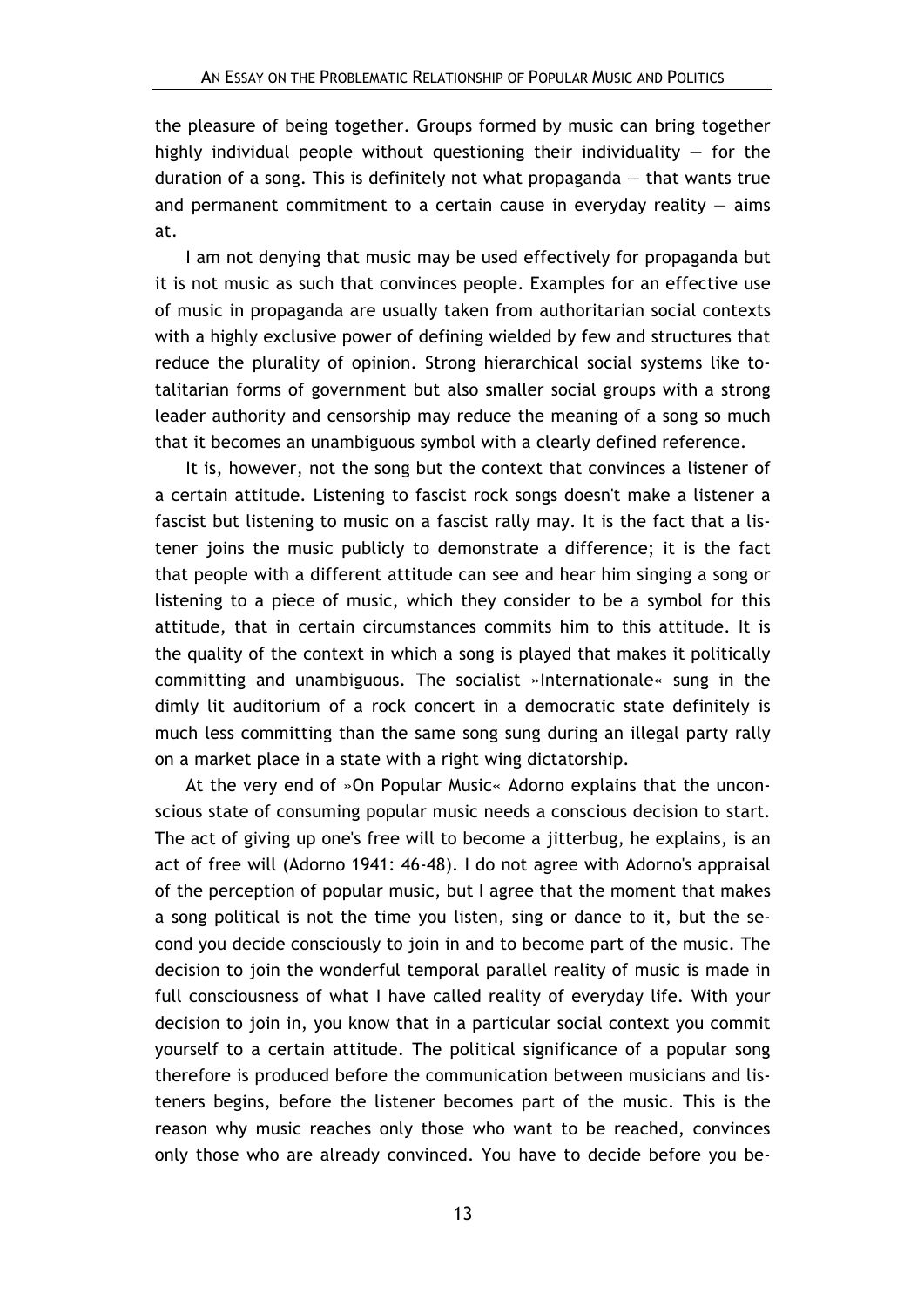come part of the audience that you agree with the song, the musicians and the situation.

## **4. Consequences**

What can a musician do that wants to act politically with his songs? A good idea might be to write a song that makes a difference to give it a quality necessary for group building and individuation. However, if the song is supposed to attract as many people as possible to further the proliferation of a political idea it should not be too different and too radical. Therefore, it might be advisable to concentrate on the construction of performance contexts that demand a great deal of publicly visible commitment to the political idea from those who wish to listen to the song. If you want to support or start a political movement you cannot do this with playing songs alone. Thus, you should make your concerts political rallies with long speeches explaining your position and less music. However, if you don't want to give up being a musician you might also try to strengthen your own authority and some authorities on the decoding side as well. Reward those members of your audience of whom you think that they interpret your songs right with distinction. Fight those actively who interpret you wrong. Try to monopolise the media and establish censorship. You might then reach a stage in that your music is unambiguously political — but will it still be popular music? It definitely won't have the power of individuation any longer and the audience will have lost its freedom to do with it what it wants to.

Those who wish to fight music with a certain political attitude I would advise to be tolerant and to make those performance contexts unattractive that require political commitment. If tolerated, songs with political lyrics will soon lose their power to make a difference (at least in relationship to your regime) and therefore can't be used as a symbol for opposition any longer. In the long term, tolerance is more effective than censorship. In today's democracies you have to go to extremes to provoke a reaction: the band Rammstein e.g. is a good example for how apolitical it has become to use symbols, sounds, and catchwords from extreme political positions.

The saturation of provocation, I suppose, has also had an effect on music with political attitudes. In April 2002, some months after 9/11 and on the eve of the wars in Afghanistan and Iraq journalist Jeff Chang asked in an article: »Is protest music dead?« (Chang 2002). No, it isn't! In the time after the attacks there were several thousand songs commenting on terrorism and war as my colleague Thomas Phleps has shown impressively (Phleps 2004b).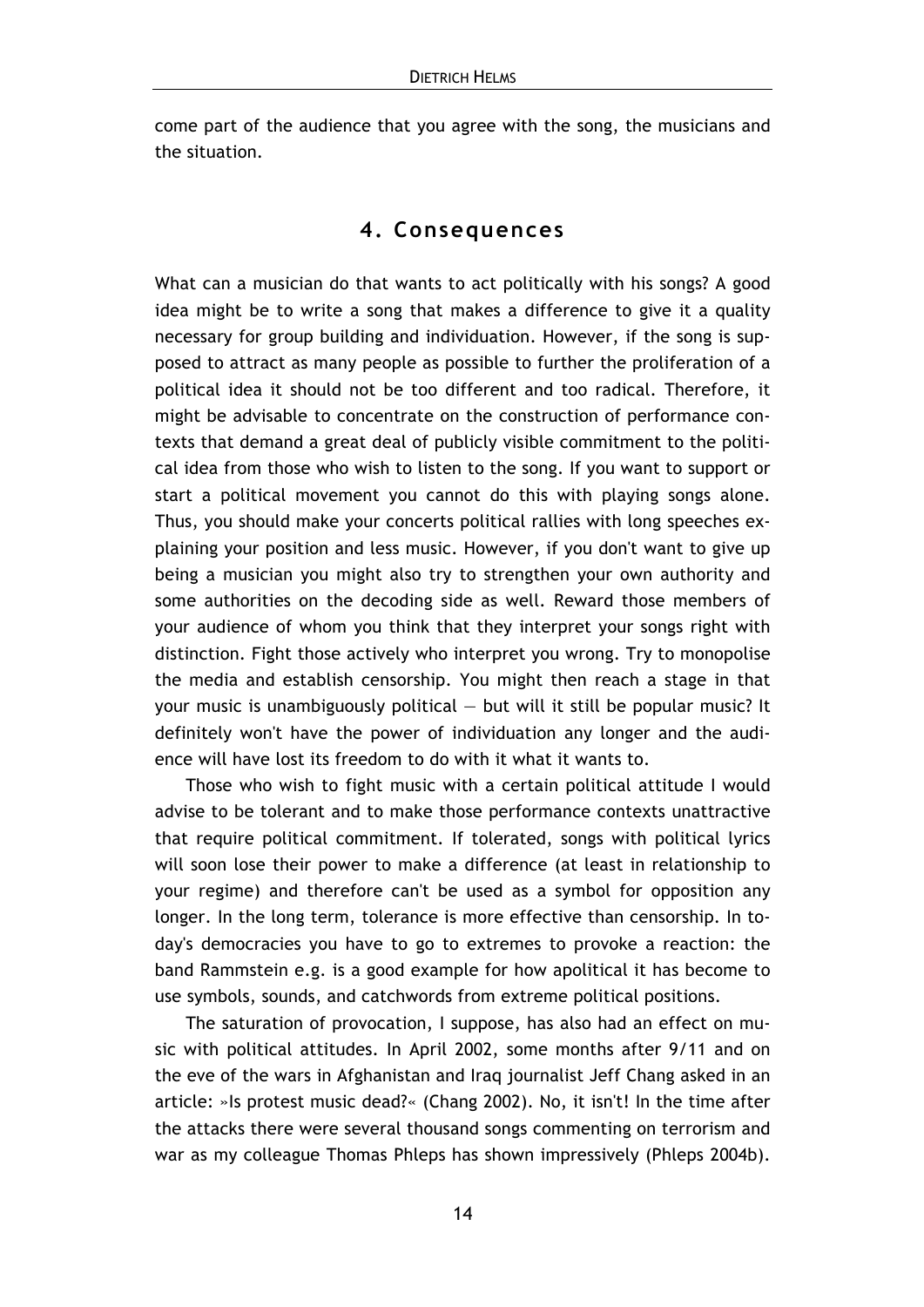At the same time, and looking at the decoding side of the communication circle, I have to state: yes, protest music is dead  $-$  at least in large parts of what is called the Western world and its mainstream musical culture  $-$  if not even a music journalist takes notice of how many songs were inspired by 9/11 to protest against war and violence. There where incidents of censorship in the aftermath of the attacks but the huge gap between the numbers of songs that were produced to comment on this incident and the few songs that became known cannot be explained neither by censorship nor by the oligopolic structure of the music industry. One reason I can see is that only few people in the so-called Western world consider music to be a medium for political ideas any longer. In Europe or the USA only few listeners expect of popular music that it should have a political attitude. Consequently, even if a song is meant to be a statement on social or political questions by its producers only few listeners care about its message. Thus, Enya's sentimental song »Only Time« is definitely the one piece of music that is and will be associated with 9/11 for the time being. Added to the footage of the collapsing towers of the World Trade Center in slow motion the song makes very clear what a majority expects of popular music today: they want to use it to aestheticise and fictionalise the facts of reality and not to think about politics or social problems and everyday reality.

One might assume that Adorno was right to criticise the apolitical attitude of the jitterbug as highly political: the insect is partying in happy forgetfulness of the problems of reality around him, dancing to the standardised beat of a multi-billion dollar industry and therefore stabilising a political system that does not want it to have a mind of his own:

»In order to become a jitterbug or simply to ›like‹ popular music, it does not by any means suffice to give oneself up and to fall in line passively. To become transformed into an insect, man needs that energy which might possibly achieve his transformation into a man« (Adorno 1941: 48).

I suppose enlightenment will never have a chance if it is so rational, antipleasure and anti-sensual as Adorno's ideals. Unlike Adorno, I am convinced that the time we spend in the non-committal temporal worlds of music playing the jitterbug is not at all worthless for society and its development. In the virtual, temporal worlds of games, literature, film and music the members of a society may experiment freely with social behaviour. Music e.g. has been a highly important experimental field for patterns of courtship ever since the times of the troubadours. The fact that a society allows its members to act like jitterbugs should not be seen as a tendency toward an unenlightened totalitarianism as Adorno did but as a quality of a social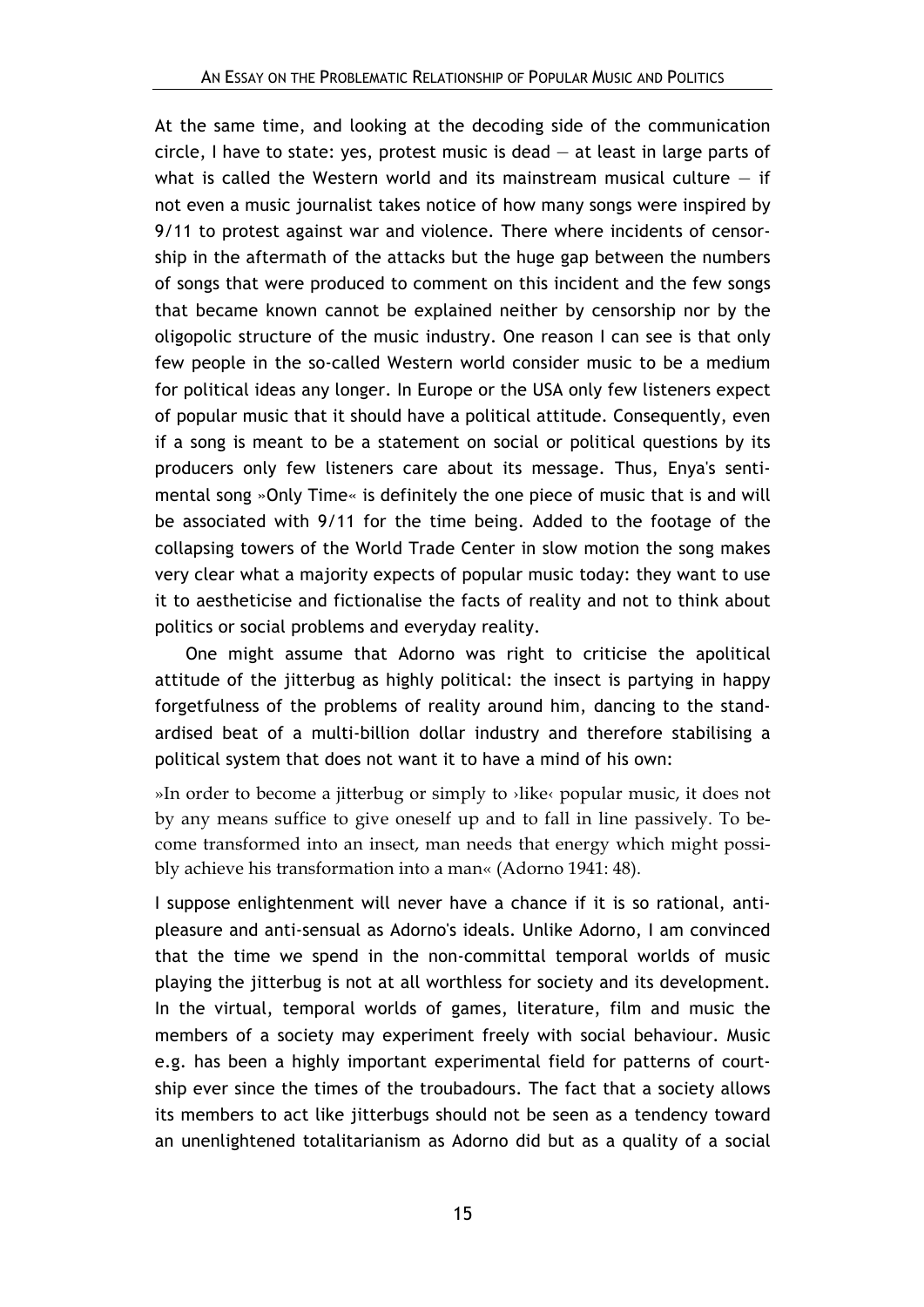system that grants its members the right to create noncommittal virtual worlds in which they may experiment with attitudes, behaviour, and forms of communication. These experiments are performed in the sandbox situation of a world outside our reality of everyday life and it is crucial that the virtual world is marked off clearly and perceptibly lest the attitudes and the behaviour won't endanger the world outside the song, book, or movie. However, the separation is not that insuperable that they won't mean a provocation of our reality of everyday life. I suppose that virtual worlds of a negative character, e.g. full of violence, pornography, or misogyny, are no danger for a stable individual or society as long as their fictional character is clearly communicated and understood. They may, however, provoke individuals or societies to justify and to discuss their ideals, morals, or laws. They may help to keep individuals and societies alert of their moral and ethical boundaries and therefore help to stabilise a system, or to further its development if the behaviour in the virtual world is considered acceptable for everyday reality. This is why freedom of art is imperative for any democratic society. The provocation of our moral boundaries, I suggest, is the truly political effect of popular music; an effect, however, that no musician can control. When a song about violent behaviour induces a kid to take a gun and run amok, it is not the song that is to blame but a society that has failed to offer alternatives, a society that has failed to make clear the borderlines between virtual realities and everyday realities.

### **Bibliography**

- Adorno, Theodor W. (with the assistance of George Simpson) (1941). »On Popular Music.« In: *Zeitschrift für Sozialforschung / Studies in Philosophy and Social Sciences* 9, pp. 17-48.
- Adorno, Theodor W. (1997). »Musikalische Warenanalysen.« In: Theodor W. Adorno, *Musikalische Schriften I-III* (= Gesammelte Schriften 16). Frankfurt/M.: Suhrkamp, pp. 284-297.
- Berger, Peter L. / Luckmann, Thomas (1991). *The Social Construction of Reality. A Treatise in the Sociology of Knowledge*. London: Penguin.
- Brown, Steven (2006). »›How Does Music Work?‹ Toward a Pragmatics of Musical Communication.« In: *Music and Manipulation. On the Social Uses and Social Control of Music.* Ed. by Steven Brown and Ulrik Volgsten. New York, Oxford: Berghahn Books, pp. 1-30.
- Chang, Jeff (2002). »Is Protest Music Dead? Music Used to Be the Dominant Voice against war. Now It's Easier to Shut Up and Get Paid.« In: *North Bay Bohemian*, May 9<sup>th</sup>-15<sup>th</sup>; http://www.metroactive.com/papers/sonoma/05.02.02/protestmusic-0219.html (accessed 09/12/2013).
- Cullen, Jim (2005). *Born in the U.S.A. Bruce Springsteen and the American Tradition*. Middletown, CT: Wesleyan University Press (1st ed. 1997).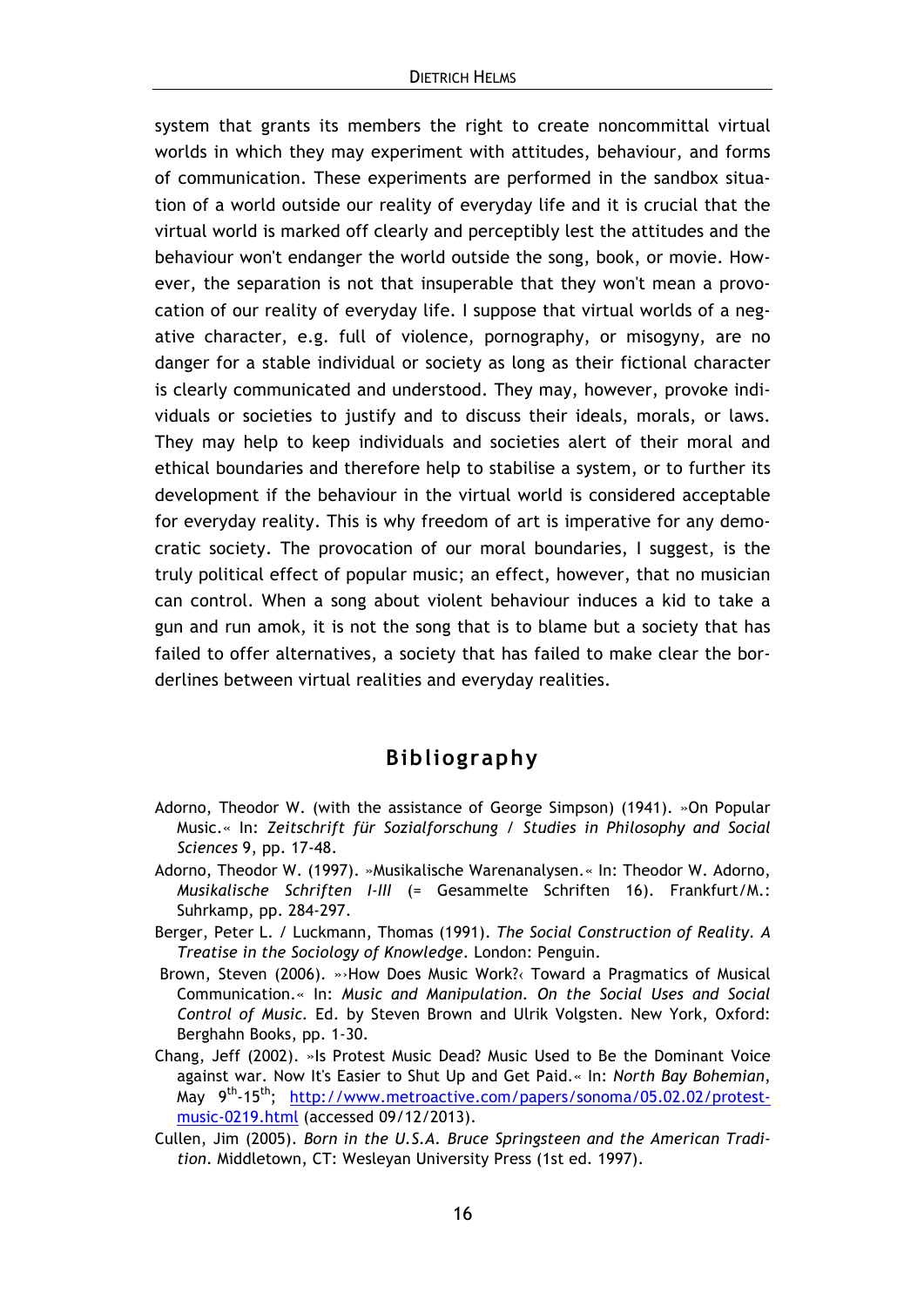- Denisoff, Ron Serge / Levine, Mark H. (1972). »Brainwashing or Background Noise: The Popular Protest Song.« In: *The Sounds of Social Change.* Ed. by Ron Serge Denisoff and Richard A. Peterson. Chicago: Rand McNally, pp. 213-221.
- Frith, Simon (1998). *Performing Rites: Evaluating Popular Music*. Oxford, New York: Oxford University Press.
- Hall, Stuart (1980). »Encoding/Decoding.« In: *Culture, Media, Language*. Ed. by Stuart Hall. London: Routledge, pp. 128-138.
- Helms, Dietrich (2004). »›I Can't See New York‹? Der 11. September und die Bedeutung von ›Bedeutung Populärer Musik‹.« In: *9/11 – The world's all out of tune. Populäre Musik nach dem 11. September 2001*. Ed. by Dietrich Helms and Thomas Phleps (= Beiträge zur Popularmusikforschung 32). Bielefeld: transcript, pp. 131-154.
- Helms, Dietrich (2008). »What's the difference? Populäre Musik im System des Pop.« In: *PopMusicology. Perspektiven der Popmusikwissenschaft*. Ed. by Christian Bielefeldt, Udo Dahmen and Rolf Großmann. Bielefeld: transcript, pp. 75-93.
- Helms, Dietrich (2012). »Thoughts about Music, Love and Luhmann: An Epilogue and some Perspectives.« In: *Amor docet musicam. Musik und Liebe in der Frühen Neuzeit*. Ed. by Dietrich Helms and Sabine Meine. Hildesheim: Olms, pp. 385-399.
- Helms, Dietrich (2015). »Pragmatic ›Pokerface‹: Lady Gaga's Song and Roman Jakobsons Six Functions of Communication.« In: *Song Interpretation in 21st-Century Pop Music*. Ed. by Ralf von Appen, André Doehring, Dietrich Helms and Allan F. Moore. Farnham: Ashgate, pp. 73-96.
- Jakobson, Roman (1960). »Closing Statement: Linguistics and Poetics.« In: *Style in Language*. Ed. by Thomas A. Sebeok. Cambridge, MA: The M.I.T. Press, pp. 350- 377.
- Kasser, Tim (2013). *Lucy in the Mind of Lennon*. New York: Oxford University Press.
- Kraus, Martin (2012). »Geburten jenseits und diesseits der Mauer. Zu ›Born in the GDR< von Sandow.« In: *Deutsche Lieder. Bamberger Anthologie*, November 5<sup>th</sup>: https://deutschelieder.wordpress.com/2012/11/05/sandow-born-in-the-gdr/ (accessed 04/03/2016).
- Middleton, Richard (1990). *Studying Popular Music*. Ballmoor: Open University Press.
- Pareles, Jon (2001). »Imagining John Lennon, In a Time of Anguish.« In: *The New York Times,* October 4<sup>th</sup>; http://www.nytimes.com/2001/10/04/arts/popreview-imagining-john-lennon-in-a-time-of-anguish.html (accessed 06/12/2013).
- Phleps, Thomas (2004a). »9/11 und die Folgen in der Popmusik I. Ton-Spuren.« In: *9/11 – The world's all out of tune. Populäre Musik nach dem 11. September 2001*. Ed. by Dietrich Helms and Thomas Phleps (= Beiträge zur Popularmusikforschung 32). Bielefeld: transcript, pp. 57-66.
- Phelps, Thomas (2004b). »9/11 und die Folgen in der Popmusik IV. Auswahldiskographie.« In: *9/11 – The world's all out of tune. Populäre Musik nach dem 11. September 2001*. Ed. by Dietrich Helms and Thomas Phleps (= Beiträge zur Popularmusikforschung 32). Bielefeld: transcript, pp. 175-208.
- Robinson, John P. / Hirsch, Paul M. (1972). »Teenage Response to Rock and Roll Protest Songs.« In: *The Sounds of Social Change*. Ed. by Ron Serge Denisoff and Richard A. Peterson. Chicago: Rand McNally, pp. 222-231.